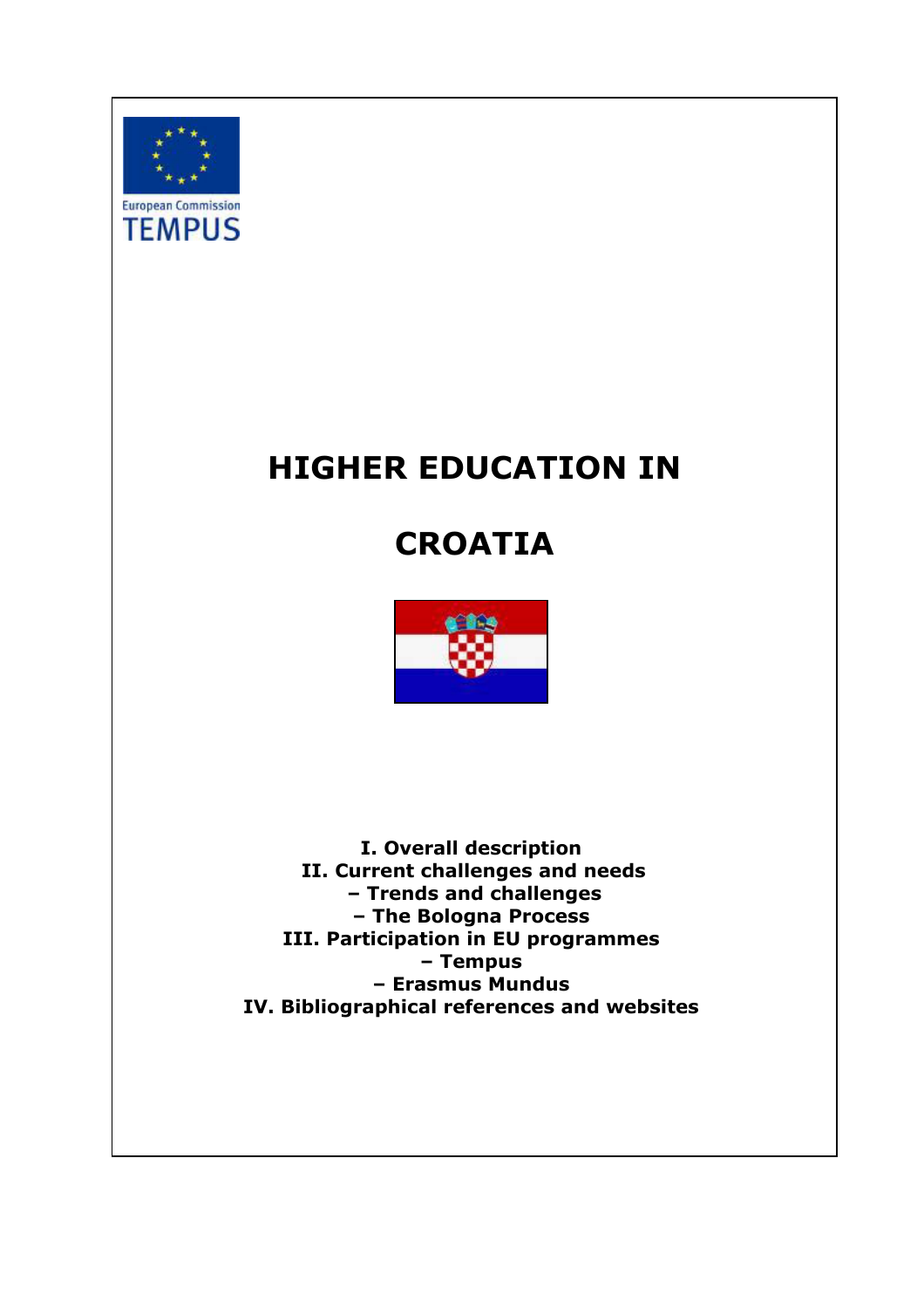#### **ECTS** Years 60 120 180 240 300  $\overline{0}$ 60 120 180  $\overline{0}$  $\overline{3}$  $5<sup>5</sup>$ 6  $\overline{2}$  $\overline{4}$  $\overline{7}$  $\overline{1}$  $\pm$ University, faculty, academy University, faculty, academy University, faculty, academy **Bachelor Master** PhD **Bachelor** Master Years  $\overline{3}$  $\overline{5}$  $\overline{0}$  $\overline{\mathbf{3}}$  $\overline{2}$  $\overline{2}$  $\overline{4}$ Field of study University, faculty, academy University, faculty, academy >>> regulated professions, education Master University University

8

economics, biotechnology,<br>natural sciences, technical sciences

 $>>$ 

### **The higher education system in Croatia**

**ECTS** 

Years

Professional college, polytechnic

**Associate Degree** 

Bachelor

 $\mathbf{0}$ 

 $\overline{0}$ 

▲

 $\blacktriangle$ 

▲

 $\blacktriangle$ 

| Most common length of a Bologna cycle       | <b>ECTS</b>                                |             |                                | regulated at   | decided at          |
|---------------------------------------------|--------------------------------------------|-------------|--------------------------------|----------------|---------------------|
| Other length of a Bologna cycle             | Credits according to                       |             |                                | national level | institutional level |
| Programme outside the typical Bolgona model | the European<br><b>Credit Transfer and</b> | ALL         | programmes                     |                |                     |
|                                             | <b>Accumulation System</b>                 | <b>SOME</b> | have admission<br>requirements |                |                     |
| Professional programme                      |                                            |             |                                |                |                     |

Source: "Focus on Higher Education in Europe 2010 - The impact of the Bologna Process" (Eurydice, 2010).

Master Specialist

sional specialist

Master

Profes-

University

Specialist

Professional college, polytechnic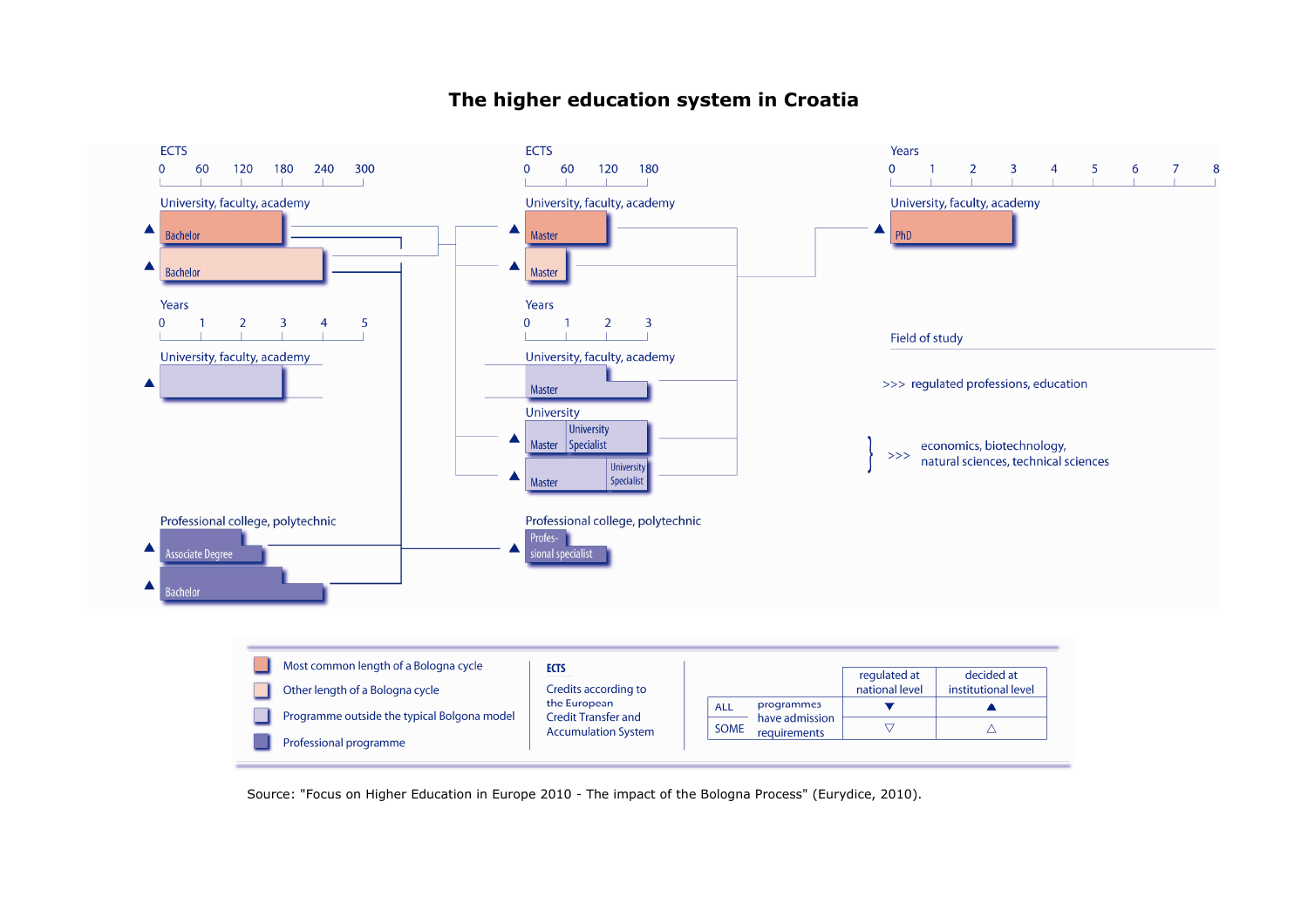### **1. Major characteristics of tertiary education in the country**

#### **Legislation covering the field of tertiary education**

Croatian higher education is primarily regulated by the Act on Scientific Activity and Higher Education which came into force in August 2003 and established a binary system which supports the professional education offered in polytechnics (*veleučilišta*), schools of professional higher education (or colleges) (*visoke škole*) and, exceptionally, universities (*sveučilišta*) on the one hand, and academic education which is conducted solely in universities, on the other. The main differences between these two types of higher education institutions are that universities, unlike institutions which provide only professional education, are obliged to engage in research; their teachers must have appropriate ranking in the scientific community and apply their scientific knowledge and research in the educational process; universities are allowed to independently perform initial accreditation of their study programmes (public universities only), and establish constituent units such as faculties and academies, which are legally independent entities. Both types of higher education institutions can organise and conduct professional study programmes and issue first and second cycle degrees (universities – academic and professional, other higher education institutions – only professional), but only universities can implement third cycle education.

The Act treats private and public higher education institutions equally.

#### **Types of tertiary education institutions**

Croatian higher education used to be concentrated at the major universities, but in the past years new public universities have been established (Dubrovnik, Zadar and Pula). In addition to this, the incentive for polycentric development of higher education has continued in Croatia since 2007, with the Ministry of Science, Education and Sports and the Development and Employment Fund of the Republic of Croatia investing EUR 8 million to support the establishment and development of professional study programmes outside of traditional higher education centres.

Public higher education institutions are those established by the state. Private universities, polytechnics and schools of professional higher education can be established by the founders

in the manner prescribed by the law and regulations relating to the establishment of institutions. Counties, towns and municipalities can establish schools of professional higher education by decisions of their representative bodies. All higher education institutions in Croatia are non-profit institutions and perform their duties as a public service. According to the database of the Agency for Science and Higher Education there are 119 recognised higher education institutions in Croatia; 10 are universities (*sveučilišta*), 15 are polytechnics (*veleučilišta*) and 27 are schools of professional higher education/ colleges (*visoke škole*). In addition to this, there are 67 faculties and academies which are parts of universities, but legally recognised as separate and independent legal entities.

While most higher education institutions are publicly owned, of the total number of institutions 3 universities, 2 polytechnics and 24 schools of professional higher education are private. Traditional universities (Zagreb, Split, Osijek, Rijeka) are not functionally integrated, but the recently founded ones are (Zadar, Dubrovnik and Pula).

#### **Types of tertiary education programmes and qualifications**

The Act on Academic and Professional Titles and Academic Degree was passed in September 2007 and established an overarching system of titles for students graduating from Bologna study programmes, as well as a framework for comparison of pre-Bologna and Bologna titles.

Academic degree courses are organised according to the system of transferable ECTS credits and have three cycles: undergraduate,<br>graduate and postgraduate. Professional graduate and postgraduate. degree courses also award ECTS credits but are organised in two cycles. According to the database of the Agency for Science and Higher Education, Croatian higher education institutions offered more than 1200 study programmes in 2009/10.

According to the Central Bureau of Statistics, in the academic year 2009/10 there were 141 487 students who followed regular courses in Croatia in the first and second cycles, and an additional 30 476 students who have taken all their courses but have not yet passed all their programme examinations. In 2009/10, 22 034 were enrolled in polytechnics, 9 027 in schools of professional higher education, and 114 202 in universities. Of these, 110 835 students are in the two-cycle degree system, while the remainder are those who have started their studies before the introduction of the three cycles (the so-called 'pre-Bologna' or 'old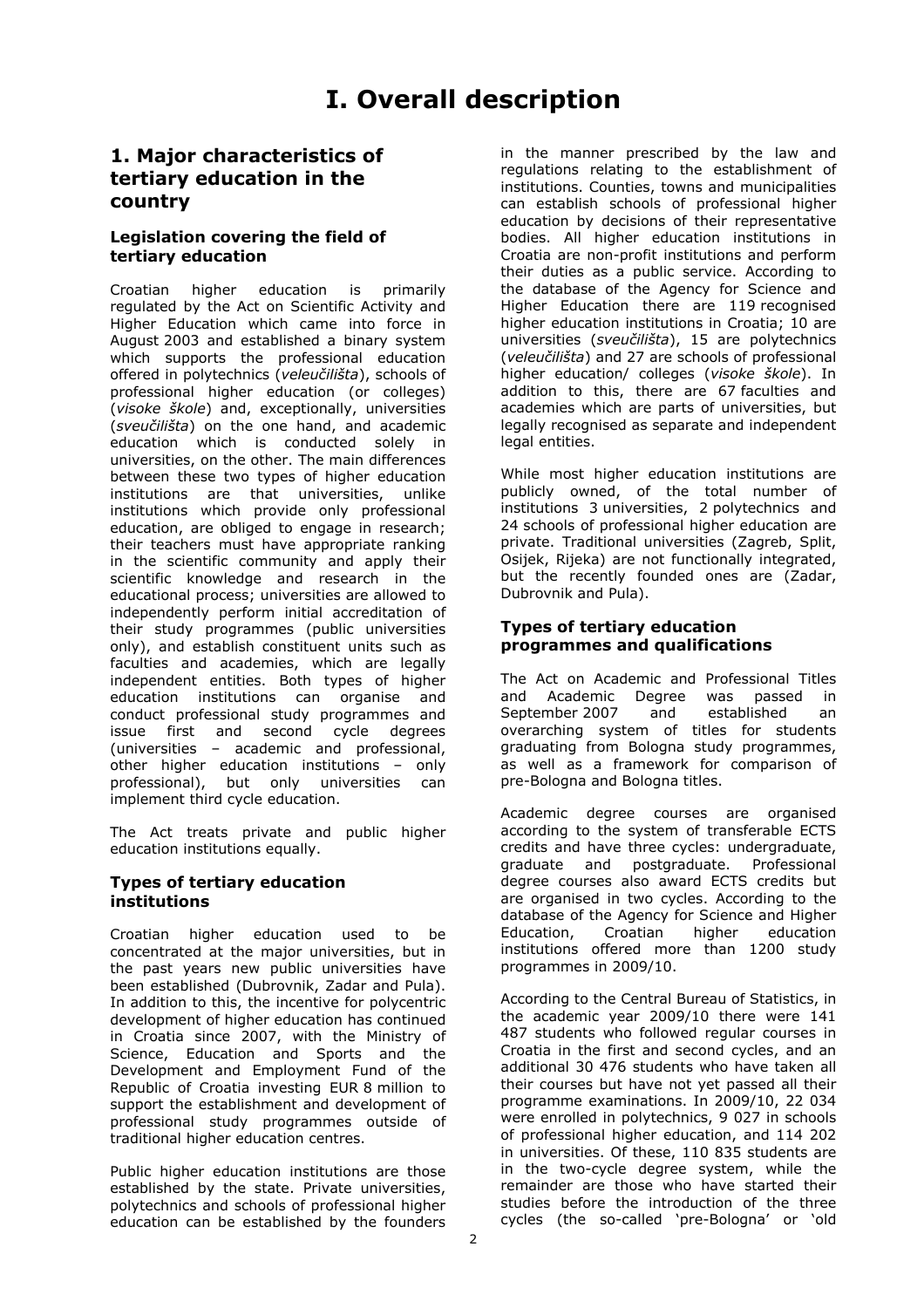system' students). In 2009, a total of 444 students graduated at the doctoral level, and 965 at the Master level. Of all students graduating at the Master level, 595 were in social sciences, 88 in natural sciences and 86 in technical sciences.

The EU/CoE/UNESCO format of the diploma supplement was established in Croatia through the Ordinance on the Content of Diplomas and Diploma Supplements in January 2005. Amendments to this Ordinance that came into force in April 2007 ensure that all students graduating from the reformed Bologna study programmes at Croatian higher education institutions receive their diploma supplements automatically and free of charge in Croatian and English and in the EU/CoE/UNESCO format.

The activities relating to the development of the Croatian Qualifications Framework (CROQF) commenced in March 2006 when the Ministry of Science, Education and Sports formed the relevant committee. Following consultations with numerous partners, at the beginning of 2007, The Ministry sent the Baseline of the Croatian Qualifications Framework to the Government for adoption. In July 2007, the Government adopted the Baseline of the CROQF and the Committee for the Development of the CROQF was established. The Baseline introduces basic concepts, outlines the CROQF aims and development principles (which follow the guidelines in the proposals and discussions for the Framework for Qualifications of the EHEA and the European Qualifications Framework), and sets out the qualification reference levels with credit ranges. The National Committee for CROQF development includes all relevant stakeholders (among others, representatives of the academia, employers and trade unions).

The Committee adopted a five-year Plan of Activities in March 2008. Pursuant to the Committee's decision, in April 2008 the Ministry of Science, Education and Sports (MSES) established the Operational Team in support of the Committee. In December 2009, the Report from the Committee with all related documents on the CROQF development was adopted by the Government. Pursuant to the Committee's proposal, a new National Committee for the CROQF implementation with a more focused Expert Team was established in May 2010.

### **2. Distribution of responsibilities**

The distribution of responsibilities is regulated by the Act on Scientific Activity and Higher Education and does not vary with regard to the level, although public universities do have a somewhat wider scope of responsibilities than

other higher education institutions regarding research and quality assurance.

The Ministry of Science, Education and Sports (MSES) is the administrative body responsible for planning, funding and monitoring the overall education system. MSES performs administrative and other activities relating to: the higher education system, securing financial and material conditions for work, professional education and permanent education of teachers, accommodation, food and other issues relating to student welfare, and legal supervision of higher education institutions.

MSES is working closely with other responsible bodies, such as the National Council for Science, the National Council for Higher Education, the Science and Higher Education Funding Council, the Rectors' Conference, the Council of Polytechnics and Schools of Professional Higher Education and the National Committee for Ethics. In addition, MSES closely cooperates with other independent institutions such as the Agency for Science and Higher Education, the Agency for Mobility and EU Programmes and the Agency for Vocational Education, as well as other partners such as the Ministry of Health and Social Welfare, the Ministry of Economy, Labour and Entrepreneurship, the Croatian Chamber of Economy, the Chamber of Crafts, the Croatian Employment Service and the Croatian Association of Employers. The National Council for Science is an expert and advisory body of the Croatian Parliament responsible for development and quality of science in the Republic of Croatia.

The National Council for Higher Education is an expert and advisory body of the Croatian Parliament responsible for the development and quality of higher education in the Republic of Croatia. The Croatian Parliament, at the recommendation of the Government, appoints members of both Councils. Ideally, members are representatives of all areas of science and arts, and, regarding the Council for Science, scientists employed in industry. The National Council for Science also has area councils which are divided according to the fields of study: natural sciences, technical sciences, biomedicine and health, biotechnology, social sciences, humanities and arts. The Science and Higher Education Funding Council is an expert body of the Councils. The Rectors' Conference currently consists of all public university rectors. A representative of the Council of Polytechnics and Schools of Professional Higher Education participates in the work of the Conference, but has no voting rights. The Rectors' Conference decides on issues of common interest for the development of universities.

The Council of Polytechnics and Schools of Professional Higher Education consists of deans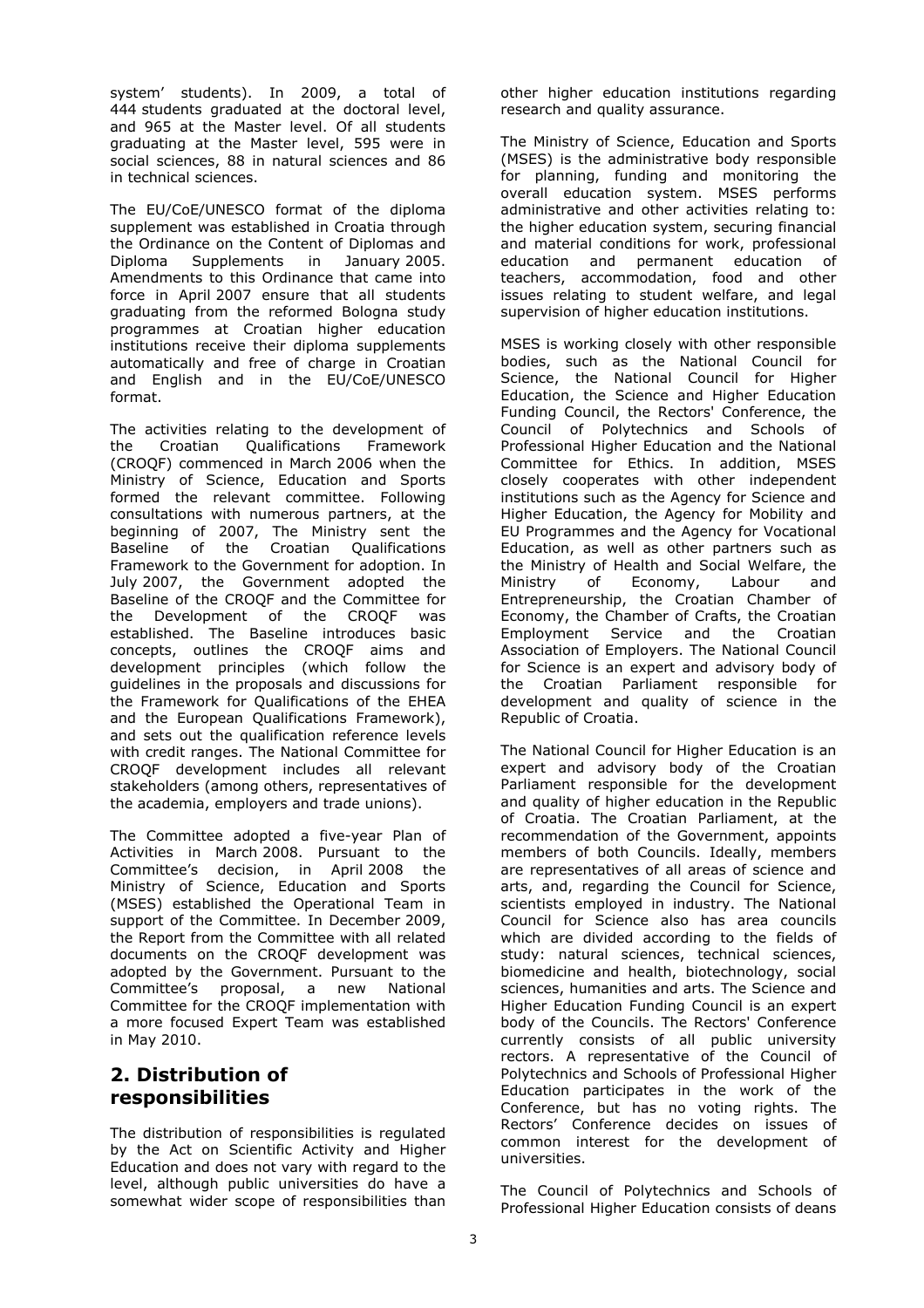of all polytechnics and schools of professional higher education. The Council decides on issues of common interest for the development of polytechnics and schools of professional higher education.

The Committee for Ethics in Science and Higher Education promotes ethical principles and values in science and higher education, in business relations, in public relations, in the application of current technologies and in environmental protection.

The Agency for Science and Higher Education is an independent national body responsible for assessing scientific research and assuring quality in higher education, and recognizing diplomas and qualifications through the ENIC/NARIC. Furthermore, since 2009, the Agency is also responsible for collecting information on Croatian higher education and scientific developments, for providing support to the implementation of the state matura (national exams for graduates from secondary schools), and for administering the centralised applications and admissions to higher education. The Agency for Mobility and the EU Programmes provides support for ECTS coordinators at higher education institutions.

### **3. Governing bodies of the Higher Education Institutions**

On the basis of the Act on Scientific Activity and Higher Education and accompanying Rules and Procedures, higher education institutions organise their activities according to their statutes, and a number of acts regulating specific topics (i.e. Study Regulations, Ethical Codex, Regulation of Financial Issues, etc.). They appoint representatives to the Rectors' Conference, propose the criteria for the selection of academic staff, work closely with the Councils for Science and Higher Education and regulate other issues within the scope of responsibility of the academic institutions.

The Rector, the Senate and the University Advisory Board govern the university. This is the minimum standard required by law, but universities may create additional management and advisory bodies within the scope of the institutional autonomy. In addition, a university may entrust the management of its business or part of it to a certain body (managing director, managing board or similar actors).

The decision-making body is the Senate. It is composed of teaching staff, which make up at least 60 % of the body, student representatives elected by the students (at least 15 % of the members) and representatives of other employees. The University Board has 6 or 12 members, with half of them appointed by the Senate (at least one is a student), and half of them appointed

by the founder, local government bodies and the Chamber of Commerce. The Dean, an expert council (usually the Faculty Council) and other bodies, as stipulated by the university statute or other acts, govern the faculty and the academy of arts. It is expected that in 2010 a new law will be introduced which may change the current organisation of universities and their governing bodies.

The Dean, the Professional Council, the Governing Board and other professional and advisory bodies govern the polytechnics and schools of professional higher education. The Dean is elected by the Professional Council and approved by the Governing Board. The Professional Council of polytechnics and schools of professional higher education consists of teachers, associates and students (at least 15 % of its members are elected by students). The Governing Board has five members. The founder appoints three and the Professional Council elects two members. The Director, the Scientific Council, the Governing Board and other bodies, as stipulated by the statute or amendments based on the statute, govern the institutes. The Governing Board is composed of members appointed by the founder and members elected by the Scientific Council of the institute.

According to the 2007 Act on Student Council and other Student Organisations, the main body representing students is the Student Council. Student representatives are elected to the governing bodies of all institutions of higher education: university senates, councils of polytechnics, the Agency for Science and Higher Education Accreditation Council, etc. By law, all higher education institutions should have a student ombudsman who is appointed by the student representative body and is given the authority to discuss student complaints with the management of the institution, advise students on their statutory and legal rights and assist them in any disciplinary cases.

### **4. Financing**

The 2003 Act on Higher Education delegated establishment of admission quotas as well as determination of tuition fee levels and schemes to the universities and introduced lump sum financing which allows higher education institutions to allocate received funds independently.

Sources of funding of Croatian higher education institutions are: founders' funds, state budget (via MSES), local authorities funding, National Science Foundation project-based funding, institutions' own funds, and donors. Between 2003 and 2007, an average of 70 % of higher education institutions' income was provided by the state budget, which in 2007 amounted to 0.86 % of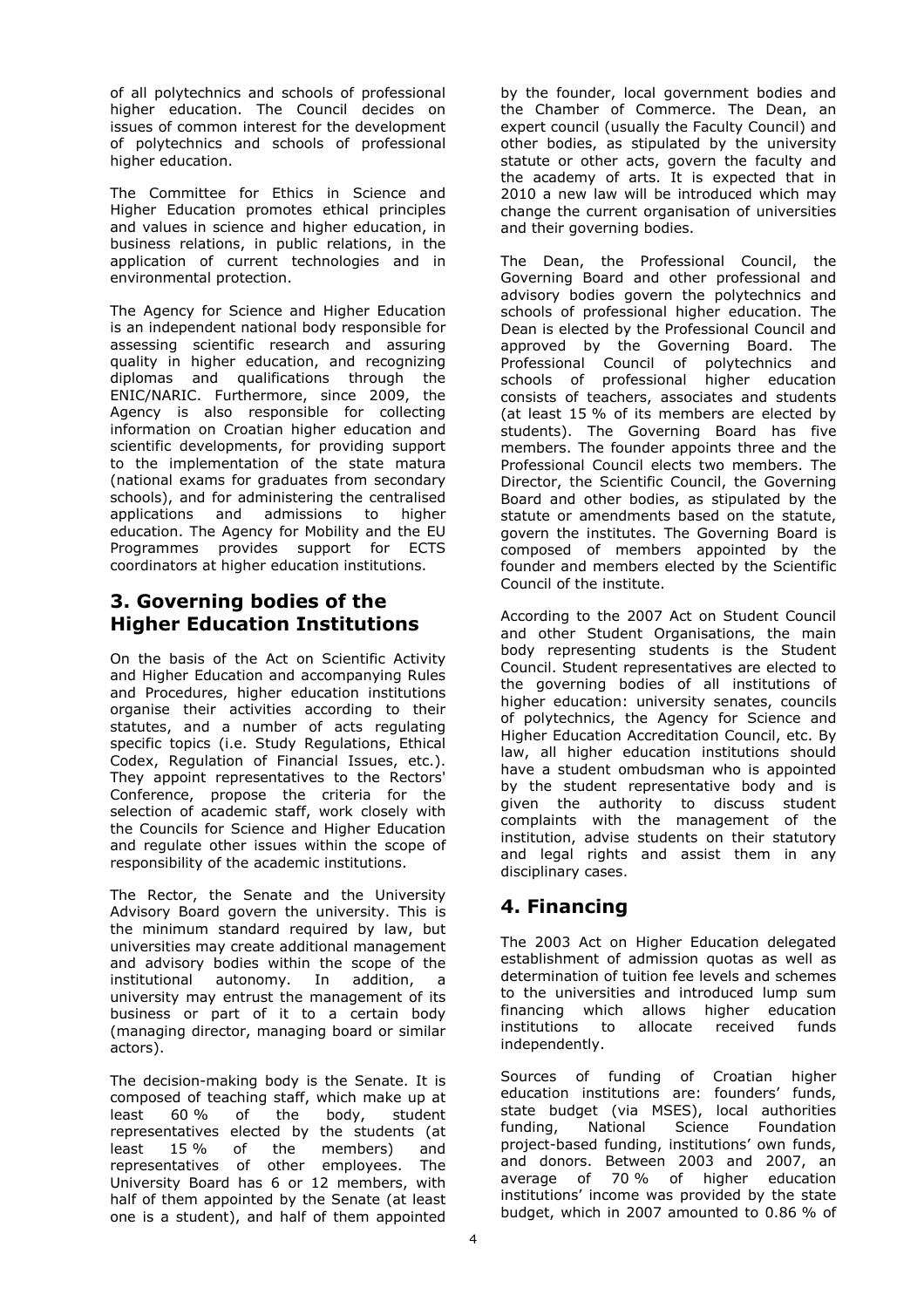the GDP directly. In the period from 2003 to 2007 both state funding and the institutions' own income doubled, but the participation in GDP decreased. Because of the lack of official methodology for data collection, these numbers are based on estimates by the Ministry of Finance, as collected by the Institute for Public Finances. The legal criteria for funding is the estimated amount of work required to implement the approved programmes, which correlates with the number of employees, the estimated workload of the employees according to the defined standards in higher education, and the assessed quality of the programmes. There is no differentiation according to the field of study. In practice, though, the amounts allocated are based on the amounts allocated in the previous years and there is no consistent mechanism based on the above-mentioned criteria. According to the legal framework, the allocation has to be made according to the lump-sum model where the institution itself is allowed to further allocate the amount received without consulting the Ministry. In practice, most of the money is already allocated for staff salaries through collective staff pay agreements and other indirect costs, which limits the funds available for free allocation. The financing model thus needs to be reformed. The remaining 30 % come mainly from institutions' own funds, primarily from students' fees (about 38 %), and research activities and publications (36 %).

The Law allows for public financing of private education under the same criteria that is valid for public institutions, and on the condition that the institution's activities cover a field of specific interest to the state which is not covered by public institutions. In practice, the state does not usually provide funding for private institutions, but their students do have subsidised meals, tax exemptions, health insurance and other student welfare benefits provided by the state.

### **5. Students' contributions and financial support**

Every year, the universities autonomously determine the admission quotas. Within these quotas the universities normally assign a certain number of students who are exempt from paying tuition in full or in part. Since 2008, the Ministry has passed a decision to support second cycle students and has signed contracts with universities undertaking to reimburse tuition fees for full time students enrolled in second cycle programmes, therefore making second cycle education free of charge for these students. The same will be implemented for the first year of first-cycle students in 2010/11. According to MSES, until 2010 around 60 % of the first cycle full-time students paid no tuition fees at public higher education institutions in Croatia. Their costs of study were paid from the state budget through an indirect system of financial support. The remaining 40 % of the students paid tuition fees determined by higher education institutions, which on average amount to around a third of the actual costs of study. The exact percentage of the tuition fee they pay varies among higher education institutions and students, according to their overall success: their ranking on the admission examinations, grades and the number of ECTS credits a student has earned. Part-time students (nontraditional) and postgraduate students always pay tuition fees and do not receive any benefits provided by the national student welfare system. The annual tuition fees are between EUR 700 and 1 400 per year for first and second cycle students, and between EUR 1 400 and 3 000 for postgraduate students.

The MSES formed a Committee in 2009 to develop a new legal framework in higher education and to evaluate the current legislative framework that pertains to the funding of costs for studying in Croatia. The Government of the Republic of Croatia passed a decision in March 2010 to provide education in first cycle programmes free of charge. Contracts have been signed with the higher education institutions and the implementation of this decision will start in the academic year 2010/2011.

All students at private higher education institutions pay tuition fees, which range between EUR 1 500 – 15 000 annually. Private HEIs might provide tuition fee remission for some of their students, but this is not regulated at national level.

All full-time students in Croatia receive a food subsidy (the price of a full meal for students is EUR 0.8 and the rest is covered by the state), health insurance, tax exemption on student employment, subsidy for private accommodation, tax relief on student parents' income. In addition, most full-time students in Croatia have full or substantial subsidies for local transportation costs (funded by the local communities). Students who live in student dormitories pay around EUR 30 per month for their lodging (prices vary in different dormitories and different cities). There is also a system of annual state grants for several categories of students: exceptional students, students of lower economic or social status, and students with disabilities. Since there is no official data on study costs or the access of all social groups to higher education, MSES and other stakeholders have joined the Tempus project *Towards Equitable and Transparent Access to HE*, which will be implemented by the end of 2012 with the goal of evaluating the current system of student support, providing data and producing guidelines for policy changes. The Republic of Croatia has also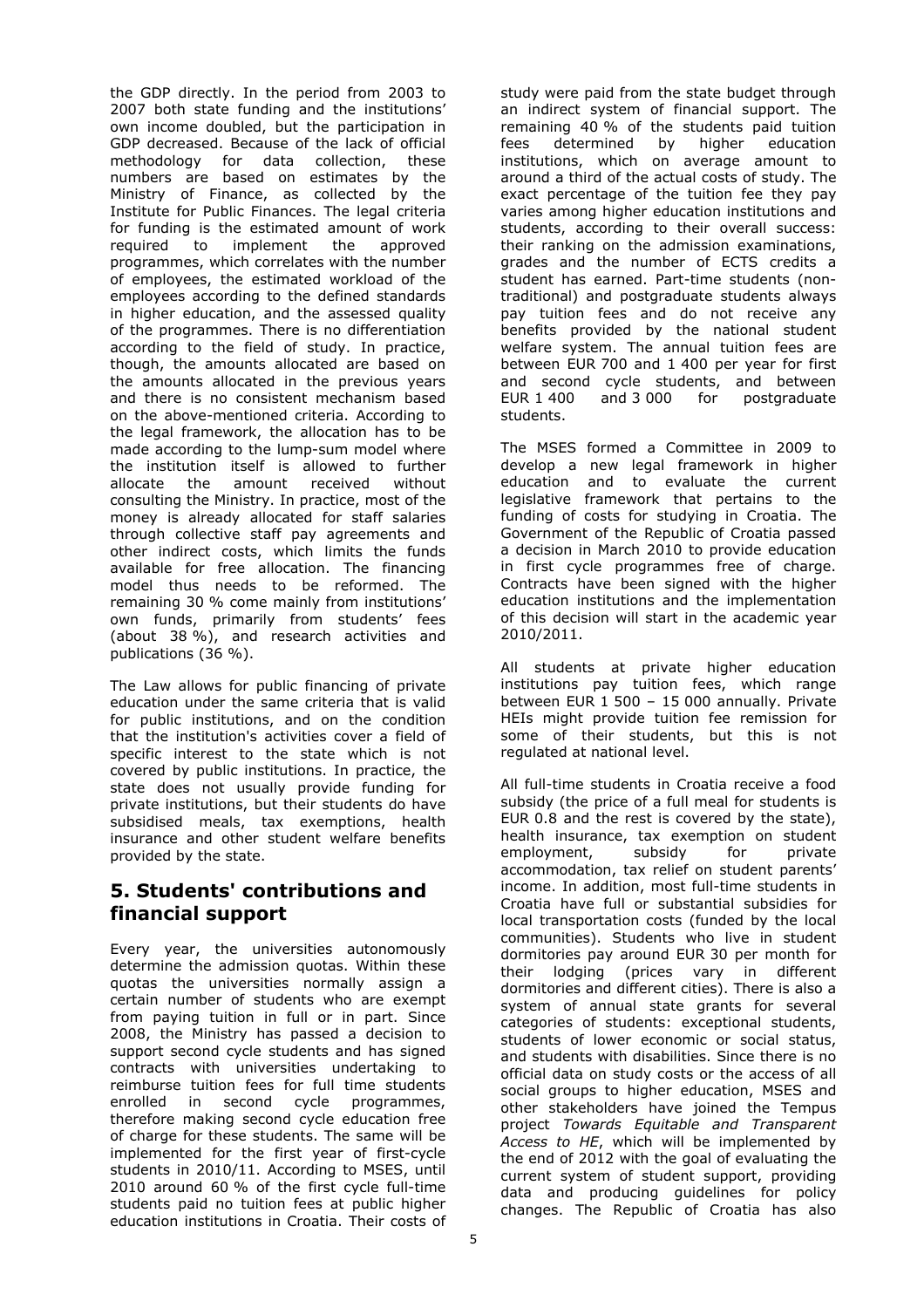joined the EUROSTUDENT IV comparative study of student welfare.

### **6. Licensing, quality assurance and accreditation of institutions and/or programmes**

Quality assurance in higher education and in science is regulated by the 2009 Act on Quality Assurance in Higher Education and Science. Internal quality assurance is provided by the institutions' internal QA systems in the form of internal checks. Study programmes delivered at public universities are self-accredited by university senates, while programmes delivered by private higher education institutions, polytechnics or schools of professional higher education are accredited by the Agency for Science and Higher Education (ASHE). ASHE is an independent public body responsible for external quality assurance in Croatia and implements regular audits, evaluations, accreditation of some professional study programmes and re-accreditations of all higher education institutions. Public HEIs other than universities (polytechnics and colleges), and all private HEIs need to submit proposals of their study programmes to ASHE which starts the accreditation procedure within eight days and arranges a peer review team to evaluate the proposed programme. Following the opinion of the peer review team, ASHE within 60 days recommends whether the education minister should issue a license or not (this is a formal arrangement and the MSES is obliged to accept the ASHE recommendations and decisions). These programmes are also subject to cyclical re-accreditation every five years.

In the case of accreditation of new institutions, all such proposals must include an agreement with an already accredited HEI about the joint provision of an already accredited study programmes. After the period of two years, the new institution may apply for independent awarding of the qualifications. ASHE will appoint a peer review team to evaluate the proposal and submit its accreditation decision to the education minister. All higher education institutions are subject to cyclical reaccreditation every five years.

### **7. Admission**

Regulations governing admissions are, by law (the Act on Science and HE), set individually by each higher education institution. As such, higher education institutions individually decide how they will recognise prior learning as a part of the admissions procedure. They are also responsible for determining the admission quotas.

Starting from the academic year 2010/2011, admission procedures for enrolment at higher education institutions in Croatia are centralised and managed by the Central Application Office which is a part of the Agency for Science and Higher Education; the basis for admission ranking are secondary school grades and success at the newly introduced state *matur*a, implemented at state level. Higher education institutions are autonomous in deciding on the weight given to the results of the state graduation examination.

Students who did not complete a relevant secondary school also have the right to enrol in undergraduate studies. The higher education institution determines the registration conditions for those applicants. It is expected that the development of the Croatian Qualifications Framework will create a nonbinding framework which will facilitate the recognition of prior learning for the purposes of admissions processes.

### **8. Organisation of the academic year**

Duration of the academic year is defined by law (the Act on Science and HE): every year it begins on  $1^{st}$  of October and ends on  $30^{th}$ of September of the following year. By law, the structure of the academic year is defined by the HE institutions themselves, in semesters or trimesters. The most common structure is two semesters, with the winter semester ending in February. Examination periods are connected to academic breaks which usually take place in February, with the summer break from mid-July to the beginning of September. There are also numerous HEIs that apply obligatory continuous student evaluation during semesters which usually reduce or even replace extra examination periods.

### **9. Curriculum content**

The curriculum is defined at institutional level (as regulated by Article 79 of the Act on Science and Higher Education). All higher education institutions except public universities have to have their study programmes evaluated by the Agency for Science and Higher Education before approval (accreditation). The Act stipulates the curricula to be in line with the latest scientific achievements, national priorities, professional demands and comparable EU curricula. There are no compulsory or core subjects defined at the national or regional level, but most study programmes do have some core/compulsory subjects which are required in order to graduate.

### **10. Assessment, progression, certification and degree**

The law does not define assessment methods, nor are there official studies in this field.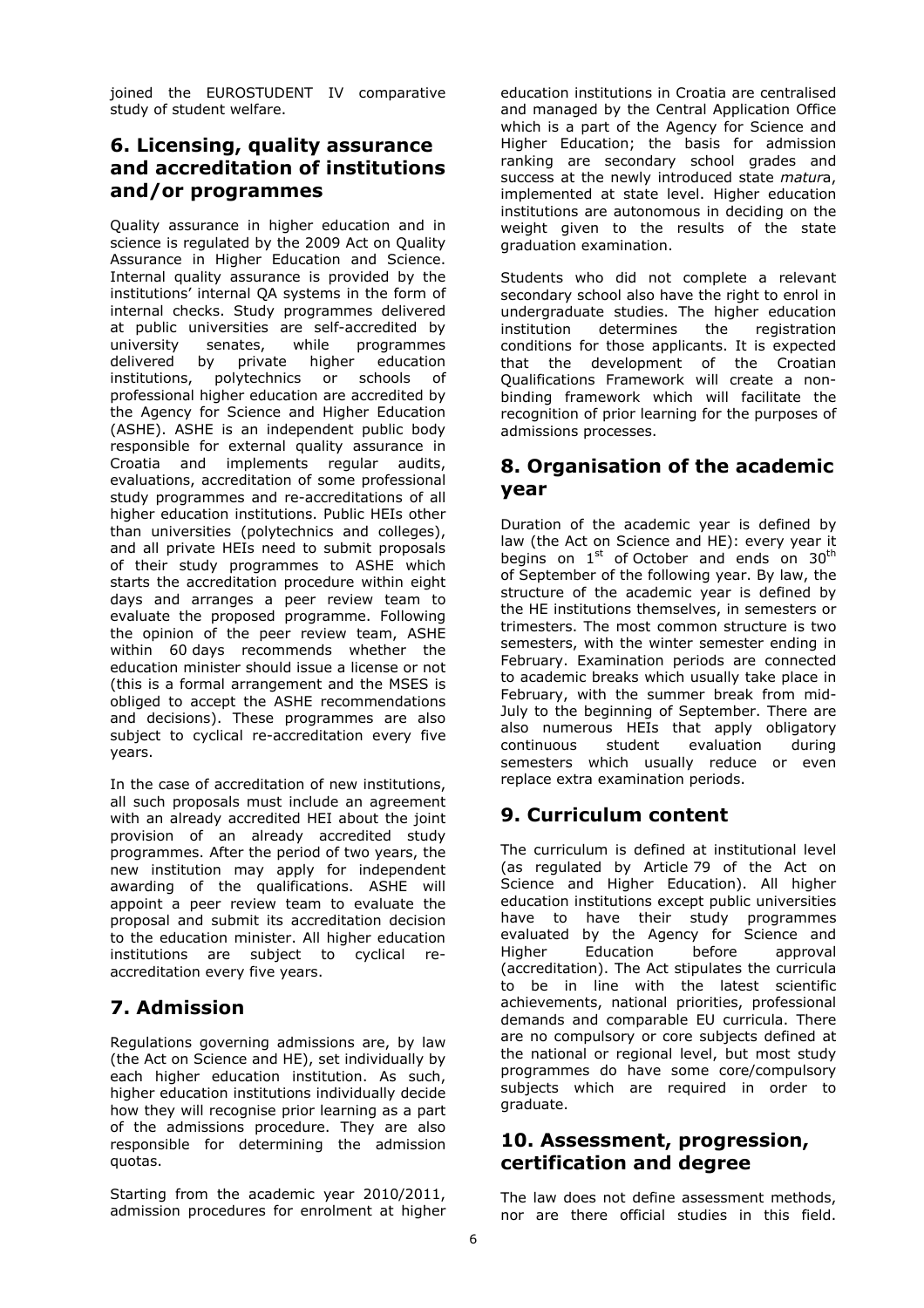Anecdotal evidence shows that assessment during examination periods is mostly conducted via oral and written exams. Many HEIs do not have examination periods, but assess their students continually according to different types of assessments which include monthly tests, short class tests, homework, project and team work etc. The final mark can, according to the Act on Science and Higher Education, be from 1 (fail) to 5 (excellent). Most assessments are criteriabased (absolute), but there are examples of relative assessment as well.

The requirement for final qualifications as prescribed by the Act on Science and HE is the completion of all exams, with a thesis and/or a final exam optional in professional degree courses and obligatory in academic study programmes at all levels.

All Croatian HE qualifications include a reference to the field of study (or a branch of science for third cycle programmes.) Upon completion of first cycle university programmes, students are awarded a document called *svjedodžba* and the academic title of University Baccalaureus – *sveučilišni prvostupnik* (exceptionally, students graduating from technical sciences are awarded the academic title University Baccalaureus Engineer -*sveučilišni prvostupnik inženjer*.)

On completion of second cycle university programmes, students are awarded a document called *diploma* and the academic title of Master *- magistar* (or Master of Engineering -*magistar inženjer.*) On completion of integrated first and second cycle programmes in medicine, dental medicine or veterinary medicine students are awarded the academic title of Doctor (*doktor*). On completion of third cycle university programmes, students are awarded a document called *diploma* and the academic degree of Doctor of Science or Doctor of Arts (*doktor znanosti* or *doktor umjetnosti*).

On completion of postgraduate specialist programmes, students are awarded a document called *diploma* and the title of University Specialist (*sveučilišni specijalist*.) Students of postgraduate specialist programmes in medicine, dental medicine or veterinary medicine are awarded the title of University Master (*sveučilišni magistar*).

Short cycle professional programmes normally last for two or two-and-a-half years, in which students accumulate between 120 and 150 ECTS credits, respectively. On completion students are awarded a document called *svjedodžba* and the professional title *stručni pristupnik*, which is broadly equivalent to an associate degree.

programmes, students are awarded a document called *svjedodžba* and the professional title of Professional Baccalaureus *stručni prvostupnik* (or Professional Baccalaureus Engineer -*stručni prvostupnik inženjer.*)

On completion of specialist graduate professional programmes, students are awarded a document called *diploma* and the professional title of Professional Specialist *stručni specijalist* (or Professional Specialist Engineer - *stručni specijalist inženjer*). Students graduating in the fields of medicine, dental medicine or veterinary medicine are awarded a professional title of *diplomirani* with a reference to the field of study.

 There are no first cycle qualifications that do not give access to the second cycle. There are no additional requirements during the university first cycle programme for continuing enrolment in a professional second cycle programme. However, the universities determine the conditions for admission to their second cycle programmes after the completion of a professional first cycle programme. Universities may set additional courses and different exams as requirements for students who are transferring from professional to university studies, and these courses usually focus on the development of research skills or theory-based knowledge.

All second cycle university qualifications give access to the third cycle, but holders of second cycle professional qualifications have to pass additional courses and examinations to prepare them for participation in a research study programme. The percentage of second cycle qualifications that give direct access to the third cycle is 85 % (data provided by the MSES).

Based on the 2007 Act on Adult Education, higher education institutions can use prior informal or non-formal learning in their internal regulations. These regulations can specify that prior learning can be used as a basis for the allocation of credits, in which case such allocation needs to be well documented and subject to external quality assurance. The recognition of prior learning at Croatian higher education institutions is in its early stages and an important step forward will be further work on the Croatian Qualifications Framework. This will set the non-binding standards upon which higher education institutions can rely when drafting their own regulations.

### **11. Academic staff**

The categories of the academic staff are defined by the Act on Scientific Activity and Higher Education.

On completion of the first cycle of professional

There are different selection criteria for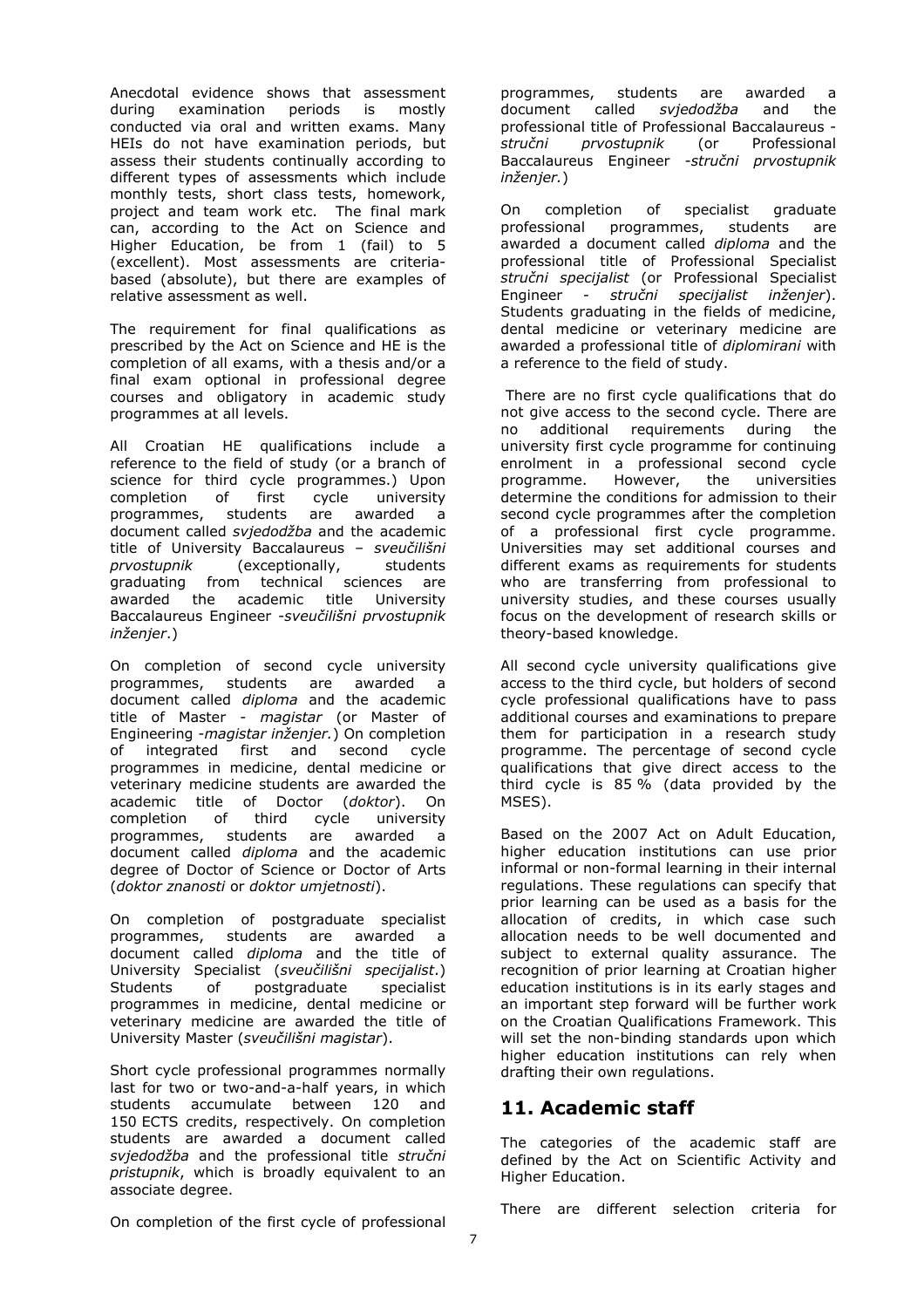different parts of the HE system.

Two types of grading are required for universities: first, an appropriate scientific grade, which is obtained upon meeting the requirements, set by the National Council for Science (NCS) at the national level; second, a scientific teaching grade, which relates to the teaching position at the university and is gained through an appointment procedure carried out autonomously by the university by means of a public competition. The method of verifying whether one meets these conditions and has the necessary psychological or physical characteristics is outlined in the university statute or other organisational documents. Research or teaching assistant titles are selected from the ranks of the most successful students that are appointed according to the statute of the higher education institution and the regulations provided by the MSES.

Corresponding rules apply at polytechnics and schools of professional higher education, except that these do not have positions corresponding to scientific teaching grades. However, teachers appointed to scientific/teaching or nominal grades at the university are able to conduct this type of instruction.

Persons appointed to teaching positions conclude a permanent employment contract, which includes an obligation to seek re-appointment or advancement every five years. The obligation to seek re-appointment ends with the person's second appointment to the position of a full professor or a teaching post of a college professor (permanent grade). The NCS defines minimal standards for promotion based on scientific achievements, primarily based on scientific publications. The NCHE approves the conditions of the Rectors' Conference and the Council of Polytechnics and Schools of Professional Higher Education for awarding scientific teaching, artistic teaching and education teaching positions. The Rectors' Conference, with the approval of the NCHE, determines the general scientific/teaching grades.

### **12. Research activities**

As stated in the Act on Scientific Activity and Higher Education and the Science and Technology Policy of the Republic of Croatia for the period 2006-2010 (MSES, 2006), scientific activities are a main responsibility of universities (but not other HE institutions).

Research activities undertaken by higher education institutions are under the authority of the MSES, which carries out administrative and other tasks related to planning, financing, implementing and monitoring science and technology in the Republic of Croatia. The strategic and advisory body for developing and maintaining the quality of the overall scientific activity is the National Council for Science (NCS). It monitors and evaluates the quality of scientific organisations, proposes budgets for scientific activities, organises the evaluation of scientific projects and programmes, and submits annual budget proposals for science and HE to the Croatian Government. In 2000, the Croatian Parliament passed an Act establishing the National Science Foundation (NZZ), the government agency responsible for funding scientific and developmental projects in addition to the MSES.

The largest part of research activities in terms of human resources and the number of R&D legal entities recorded by the Central Bureau of Statistics (CBS) rests within the HE sector. This sector makes up around 44 % of all the R&D institutions and employs between 50 %-60 % of all researchers. The majority of state-funded research projects, over 70 %, are implemented by universities, while the remaining are implemented by public institutes, private institutes and other research units. The commercialisation of science through scientific cooperation (e.g. contract research) or spin-off companies is still a new practice in the Croatian academic community. The share of HE expenditures on R&D financed by the private business enterprises or industry makes up around 10 % of such spending, while the majority of HERD is financed by the central Government, at more than 70 %. In April 2007 the Croatian Parliament passed Amendments to the Act on Scientific Activity and Higher Education which introduced a system of tax reductions for scientific research in order to facilitate the commercialisation of scientific research and the entry of private funding into higher education. Croatian scientists also participate in international, mostly EU-funded, R&D projects such as FP7, COST, ESF, Eureka etc.

### **13. University-enterprise cooperation**

According to the Act on Scientific Activity and Higher Education, the definition of curricula is at the discretion of HE institutions, and employers are legally regulated only with regard to the election of members to NCSHE. University-enterprise cooperation is neither regulated nor analysed at national level and is a component of Croatian higher education that needs to be strengthened in the future. In practice, most higher-education institutions do require some on-the-job training from their students before graduation, and often the institutions themselves make agreements with employers and arrange internships and trainings. There are no studies, however, on the impact and quality of such arrangements.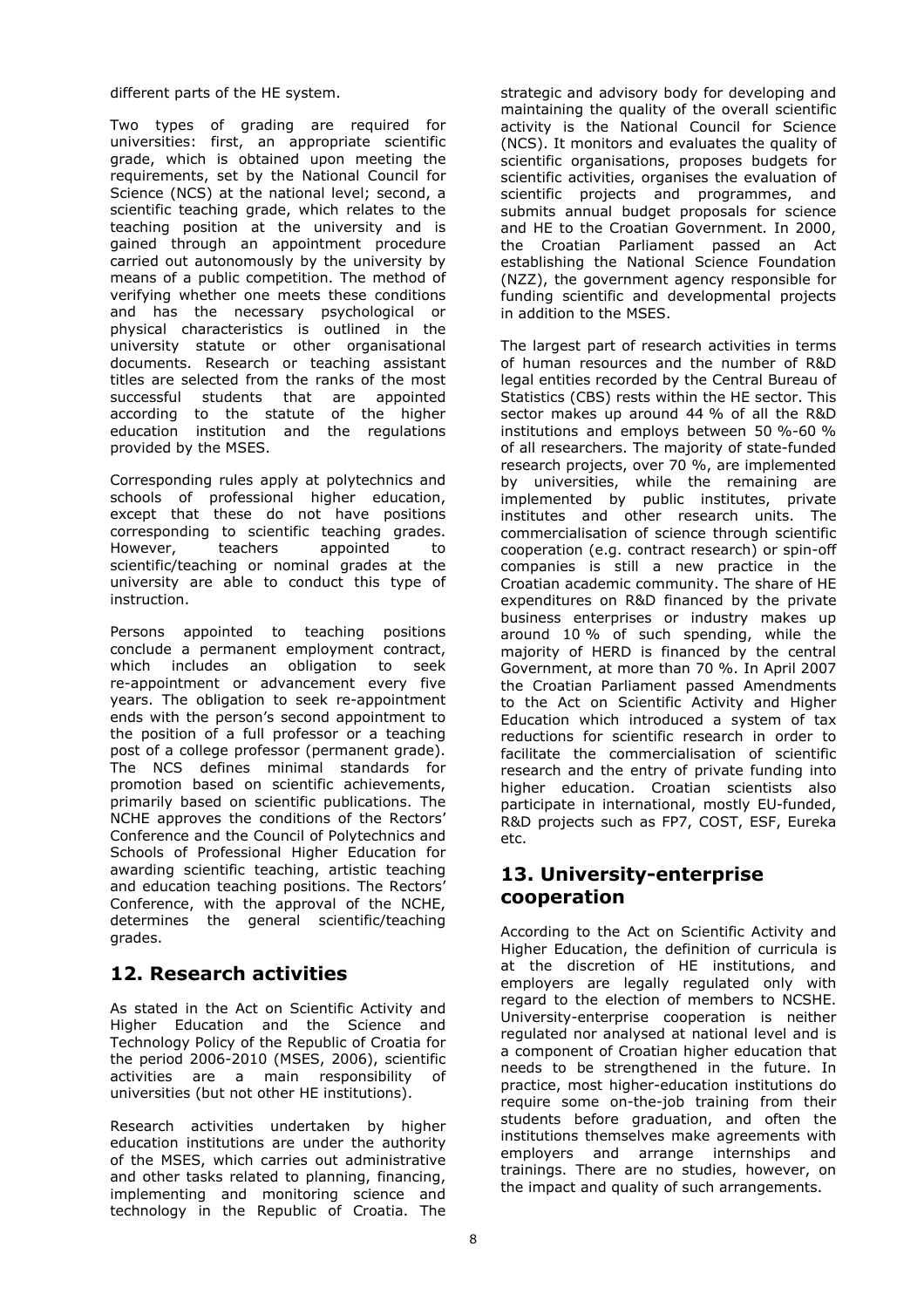There are some examples of good practice, especially within various Tempus projects, that have strengthened the links between higher education and entrepreneurs, included employers in the development of new study programmes and provided employers with opportunities for lifelong learning. In April 2009 the Service for Professional Orientation of Students was established at the University of Osijek. The service assists students in making and implementing decisions about future careers, as well as further education, with employers working to develop quality collaboration and thus achieve a better correlation of the University and the labour market. The activities of the Tempus JEP project of the European Commission ECAS – *Establishing Career Advising Services at Croatian Universities*, coordinated by the University of Dubrovnik, include the establishment of a service for the professional counselling of students at three Croatian universities (in Dubrovnik, Rijeka and Osijek). The purpose of the Service is to enable universities to better prepare their students for entry into the labour market.

Two Tempus projects are currently being implemented with university-enterprise cooperation in view: FoSentHE (*Fostering Entrepreneurship in Higher Education*) and OPUS (*Opening University towards Society: Linking Education-Research-Innovation*).

#### **14. International cooperation**

International cooperation in higher education encompasses interuniversity cooperation, intergovernmental cooperation and cooperation on the basis of different mobility programmes, namely Erasmus (Lifelong Learning Programme), Erasmus Mundus, Marie Currie (FP7) and CEEPUS.

MSES funded over 500 months of scholarships per year for incoming student mobility on the basis of bilateral agreements and operational programmes of cooperation concluded between the Croatian Government and 44 other countries.

Moreover, MSES funds over 100 months of scholarships for the teaching staff in the framework of the CEEPUS programme.

On the basis of the Memorandum of Understanding between the Republic of Croatia and the European Union, Croatia expressed its wish and dedication to participate in the Lifelong Learning Programme (LLP) prior to its accession to the European Union. The conclusion of the Memorandum of Understanding envisages Croatia's full participation in the Programme by the end of 2010 and its full participation in the Programme from 2011 onwards.

In order to participate in the LLP, Croatia established, in 2007, the National Agency for the LLP, the Agency for Mobility and EU Programmes which became operational with support of the EU funds (IPA), and a state budget.

The National Agency is currently implementing Preparatory Measures with the purpose of fully equipping and training its staff, carrying out a comprehensive information campaign, and implementing pilot projects within the LLP. The amount of 97% of the overall yearly budget allocated for the pilot projects under the IPA Preparatory measures was contracted in 2009. MSES additionally supported outgoing mobility of students by having awarded ERASMUS grants to 100% of total applications received at the higher education institutions for outgoing mobility in the academic year 2009/2010.

Opportunities for student and staff mobility are also available through TEMPUS (although, from 2010, Croatia participates in TEMPUS only on a self-financing basis) and Erasmus Mundus.

Foreign students and staff are accepted at the student dormitories of all universities in Croatia. The ongoing project of building university campuses in several cities includes expanding the capacity of student dormitories so as to increase quotas for foreign students and staff. Offices for International Relations at Croatian universities provide foreign students with information pertaining to their course obligations and the administrative regulations of their stay in Croatia. In cooperation with the Institute for Development of Education and the Agency for Mobility and ASHE, MSES started to build up a portal for foreign students. The portal "Study in Croatia" will contain all relevant information, including Croatian regulations and a complete list of available study programmes. The portal www.studyincroatia.com is to become functional by the end of 2010.

There is, however, a need to strengthen further the number of courses being offered in foreign languages, as well as to encourage support for international students at polytechnics and schools of professional higher education. In 2009 the MSES set up a Working Group with the objective of smoothing the progress of increasing international mobility in the education sector. The Working Group for removing obstacles to mobility in education is composed of representatives from various governmental and public institutions namely the MSES, the Ministry of Finance, the Ministry of Interior, the Agency for mobility and EU Programmes, the Agency for Science and Higher Education, higher education institutions, and the Institute for Development of Education and the students' representative. The main task of the Working Group is to prepare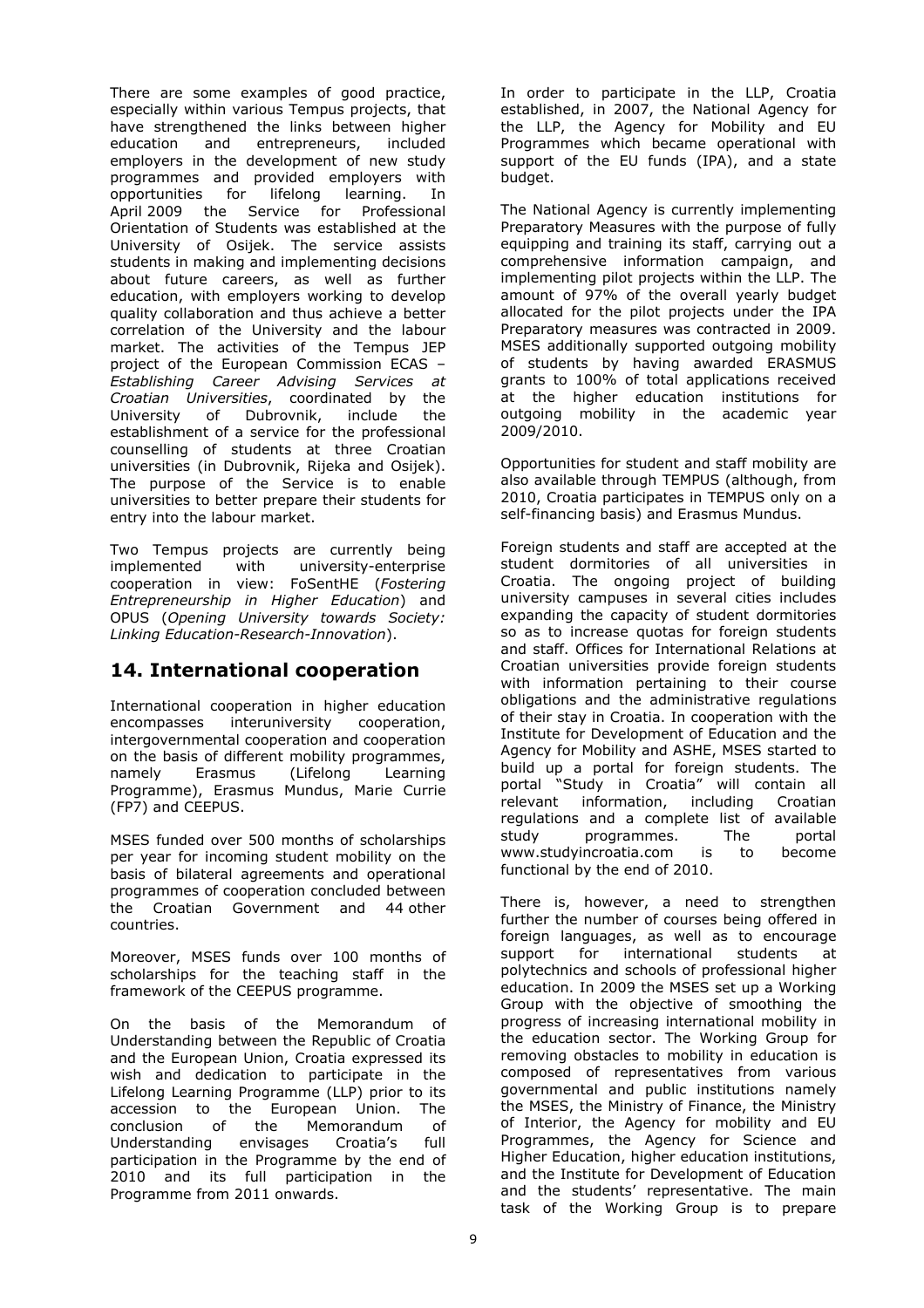proposals for amendments to the existing legislation, to regulate the temporary residency of foreign pupils, students, teachers and nonteaching staff in Croatia, as well as to regulate the awarding of scholarships to pupils, students, teachers and non-teaching staff for

study trips abroad. Although the Action Plan for removing obstacles to learning mobility is envisaged to be adopted by the Government in the last quarter of 2010, a number of results have already been achieved.

### **II. Current challenges and needs**

### **1. Trends and challenges**

The major challenges facing the higher education system in Croatia in the near to mid-term are the structural reform of universities, the reform of the financing system for higher education, assurance of equitable access to higher education, and the continuation of curricular reforms alongside the implementation of the Croatian Qualifications Framework.

According to the data provided by the Central Bureau of Statistics, in the academic year 2006/2007, Croatian tertiary education institutions employed, on a full-time equivalent basis, 9 457 professors and associate lecturers, while in the academic year 2009/2010, there were 11 459 professors and associate lecturers. This data shows that, in only three years, the number of professors and associate lecturers in the Republic of Croatia increased by over 21 %. In addition to this, between 2005 and 2008 the budgetary provisions for higher education increased by 33 %. Since then, under the effects of the economic crisis, the available budgetary funds have decreased but the increase in available funds still surpasses significantly the comparable increase in the number of students (3 %).

The increased public funding and increased human resources have resulted in some positive changes in the higher education sector: new student services have started developing and there has been an overall improvement in the teacher/student ratio. The capacity of higher education institutions to use the new resources efficiently, however, is limited by weak governance structures. By historic tradition, the four largest public universities in Croatia (Rijeka, Zagreb, Osijek and Split), are loose associations of independent institutions – faculties, and account for over 70 % of all students in Croatia. According to OECD (2007) and World Bank (2009) reports, this governance model hampers the progress of system reforms and decreases the overall responsiveness of the university system to the needs of Croatian society. The legal independence of faculties lowers the universities' capacity to function as

single entities, which negatively affects their strategic development, their use of resources and the overall quality of teaching and research.

The draft Act of Universities, currently under discussion, plans to reform the governance model and the financing system for higher education in Croatia. Croatia is planning several EU projects to support the institutional changes planned by this new legislation.

The planned reform of the system in place for tuition fees and student welfare aims to remove obstacles to the HE system. A concrete proposal of the new student support system in Croatia, which can be translated into concrete amendments of laws and regulations, is to be developed with the help of the Tempus project *Towards Equitable and Transparent Access to Higher Education in Croatia*, the implementation of which began in February 2010.

Another major task in Croatia is the curriculum reform, including the correct implementation and linking of the expected learning outcomes with the student workload (and, thus, the allocation of ECTS credits) and qualification. This is a task which overlaps with the development of the Croatian Qualifications Framework, a process to be finished by 2012. In order to enhance the implementation of learning outcomes in higher education, six projects have been financed by the National Science Foundation, implemented at different universities and dealing with learning outcomes in teacher education, interdisciplinary fields, student evaluation in the first and second cycle, etc. Activities of HERE experts, funded by the EU via the Tempus office since 2007, also contributed to the promotion of the curricular reform.

The role of students in the reform processes at all institutional levels is to be continuously strengthened through implementation of the 2007 Act on Student Council and other Student Organizations.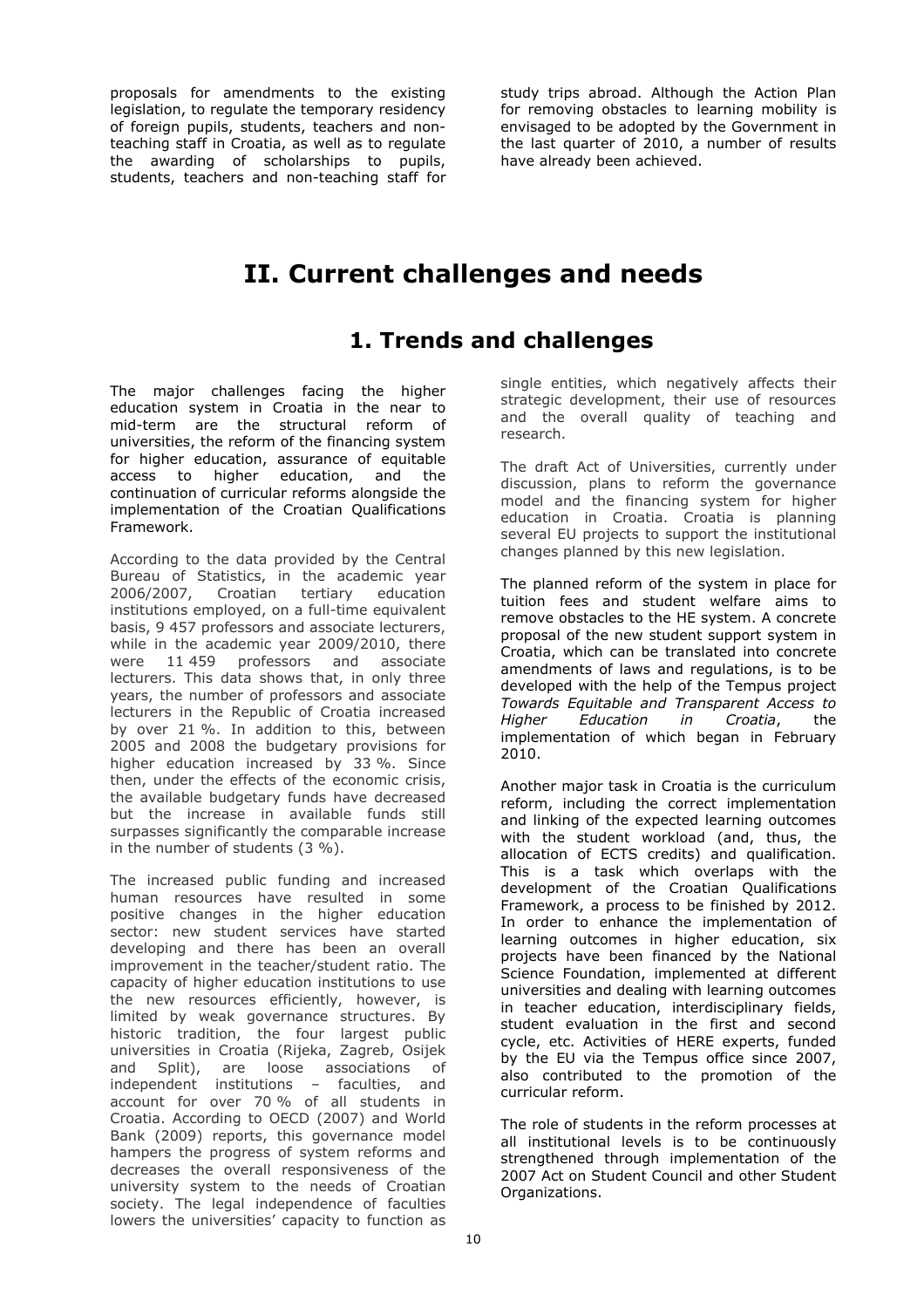The new Act regulating the status and the remits of the quality assurance agency (ASHE - Agency for Science and Higher Education) was adopted in 2009 and is being implemented, especially with regard to the role of universities in the accreditation of study programmes and internal QA, adaption of the Agency to European standards and preparation for full ENQA membership. By developing a strong higher education information and statistics system (which currently does not meet the needs of MSES and ASHE), quality assurance will be significantly improved and the role of the Agency strengthened.

Finally, Croatia is to join the Erasmus programme in 2011; this should improve academic mobility significantly – one of the primary aims of the Bologna process. With this aim, the MSES has established a working group for removing the remaining obstacles to academic mobility.

### **2. The Bologna Process**

### *The Bologna Cycle Structure*

| Level of implementation of<br>a three-cycle structure<br>compliant with the<br><b>Bologna Process</b> | Bologna structure fully implemented in all or most study fields |                                             |                    |  |  |  |  |  |  |
|-------------------------------------------------------------------------------------------------------|-----------------------------------------------------------------|---------------------------------------------|--------------------|--|--|--|--|--|--|
|                                                                                                       |                                                                 |                                             |                    |  |  |  |  |  |  |
| Student workload/duration for the most common Bologna programmes                                      |                                                                 |                                             |                    |  |  |  |  |  |  |
| <b>Bachelor programmes</b>                                                                            | 180 ECTS (3 years)                                              | <b>Master programmes</b>                    | 120 ECTS (2 years) |  |  |  |  |  |  |
|                                                                                                       |                                                                 |                                             |                    |  |  |  |  |  |  |
| <b>Bachelor/Master cycle</b><br>structure models most<br>commonly implemented                         |                                                                 | 180 + 120 ECTS credits (3+2 academic years) |                    |  |  |  |  |  |  |

### *European Credit Transfer System (ECTS)*

| Legislation governing the arrangements for implementing ECTS has been<br><b>Legislation on ECTS</b><br>introduced. |                                                                                                                                                                                                            |  |  |  |
|--------------------------------------------------------------------------------------------------------------------|------------------------------------------------------------------------------------------------------------------------------------------------------------------------------------------------------------|--|--|--|
| Level of implementation of<br>I ECTS                                                                               | Over 75 % of institutions and programmes use ECTS for both transfer and<br>accumulation purposes. Allocation of ECTS is based on contact hours, or a<br>combination of contact hours and student workload. |  |  |  |

### *Diploma Supplement (DS)*

| <b>Implementation of the</b><br><b>Diploma Supplement</b> | DS issued in the vast majority of study programmes. |                                                                  |  |  |  |
|-----------------------------------------------------------|-----------------------------------------------------|------------------------------------------------------------------|--|--|--|
|                                                           |                                                     |                                                                  |  |  |  |
| <b>Diploma Supplement</b><br>issued                       | Automatically and free of charge                    | In the language of instruction and/or<br>more official languages |  |  |  |

### *National Qualification Framework (NQF)*

|                                                 |   | Not yet started formally.                                                                                                                                            |
|-------------------------------------------------|---|----------------------------------------------------------------------------------------------------------------------------------------------------------------------|
|                                                 |   | Step 1: Decision taken. Process just started.                                                                                                                        |
| <b>Stage towards</b><br>establishing a National | X | Step 2: The purpose of the NOF has been agreed and the process is<br>under way including discussions and consultations. Various committees<br>have been established. |
| <b>Qualification Framework</b>                  |   | Step 3: The NQF has been adopted formally and the implementation<br>has started.                                                                                     |
|                                                 |   | Step 4: Redesigning the study programmes is on-going and the process<br>is close to completion.                                                                      |
|                                                 |   | Step 5: Overall process fully completed including self-certified<br>compatibility with the Framework for qualifications of the European<br>Higher Education Area.    |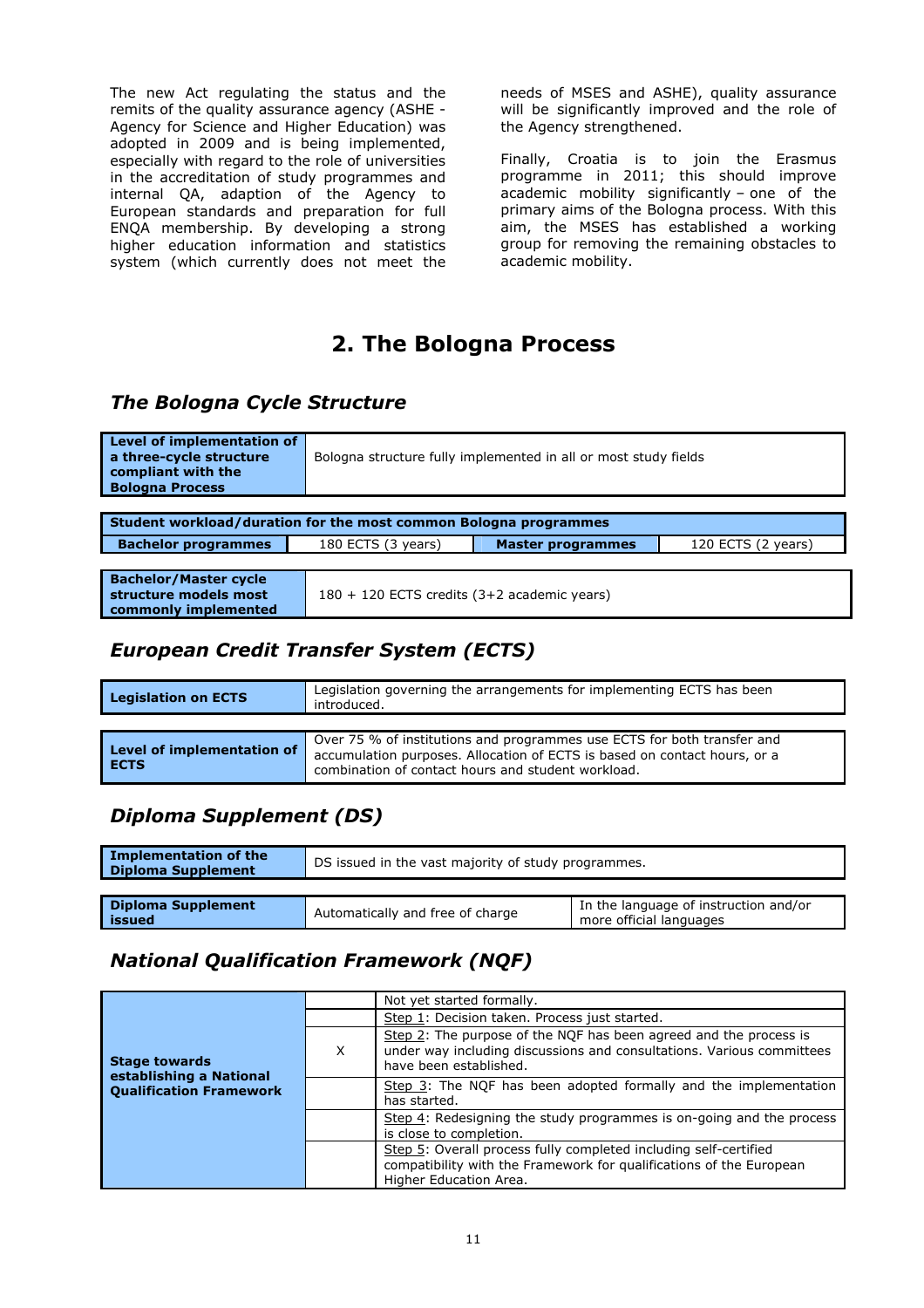### *National Quality Assurance System*

| <b>National Body for Quality Assurance</b> |                              |                                                                                                                                  |  |  |  |
|--------------------------------------------|------------------------------|----------------------------------------------------------------------------------------------------------------------------------|--|--|--|
| <b>Name</b>                                |                              | Agency for Science and Higher Education                                                                                          |  |  |  |
| <b>Year of establishment</b>               | 2004                         |                                                                                                                                  |  |  |  |
| <b>Status</b>                              |                              | Independent national body                                                                                                        |  |  |  |
| <b>Principal "object" of the</b>           |                              |                                                                                                                                  |  |  |  |
| evaluations                                | Institutions plus programmes |                                                                                                                                  |  |  |  |
| <b>Body responsible for</b>                |                              | Both public and private higher education institutions                                                                            |  |  |  |
| Main outcome of the                        |                              | A decision granting the reviewed institution/programme permission to<br>operate/teach at certain levels/undertake research, etc. |  |  |  |
| review                                     | X                            | Advice on how the reviewed institution/programme can improve quality<br>in specific areas                                        |  |  |  |

### *Recognition of qualifications*

| <b>Ratification of the Lisbon</b><br><b>Recognition Convention</b>                                                                 | 2002<br>Yes                   |                                                                |  |  |  |
|------------------------------------------------------------------------------------------------------------------------------------|-------------------------------|----------------------------------------------------------------|--|--|--|
| <b>Adoption of national</b><br>laws/regulations required<br>to implement the Lisbon<br><b>Recognition Convention</b>               | 2004<br>Yes                   |                                                                |  |  |  |
| <b>Institution responsible for</b><br>recognising foreign<br>qualifications for the<br>purpose of academic<br>study in the country | Higher education institutions |                                                                |  |  |  |
| <b>Institution responsible for</b><br>recognising foreign<br>qualifications for the<br>purpose of work in the<br>country           |                               | Agency for Science and Higher Education (Croatian ENIC office) |  |  |  |

## **III. Participation in EU programmes**

### **1. Tempus**

Croatia has participated in the Tempus Programme since 2000.

#### **1. Statistics**

**Number of projects in which one or several institutions in the country have been involved (as coordinator, contractor or partner)** 

|                                                                                                       | <b>TEMPUS</b><br>I and II | <b>TEMPUS</b><br>ш | <b>TEMPUS</b><br>ΙV |      |      |
|-------------------------------------------------------------------------------------------------------|---------------------------|--------------------|---------------------|------|------|
|                                                                                                       | 1990-1999                 | 2000-2006          | 2008                | 2009 | 2010 |
| Joint European Projects                                                                               |                           | 68                 |                     |      |      |
| <b>Structural &amp; Complementary Measures (Tempus III)</b><br><b>Structural Measures (Tempus IV)</b> |                           | 17                 |                     |      |      |
| <b>Total</b>                                                                                          |                           | 85                 | ą                   |      |      |

**Higher education institutions with highest TEMPUS participation during TEMPUS I to III (1990-2006)** 

| <b>Institutions</b>  | <b>Total</b> | <b>Number of projects</b> |            |  |
|----------------------|--------------|---------------------------|------------|--|
|                      |              | <b>JEP</b>                | <b>SCM</b> |  |
| UNIVERSITY OF ZAGREB | 72           | 60                        | ∸          |  |
| UNIVERSITY OF SPLIT  | 39           | ר ר<br>_                  | ᅩ          |  |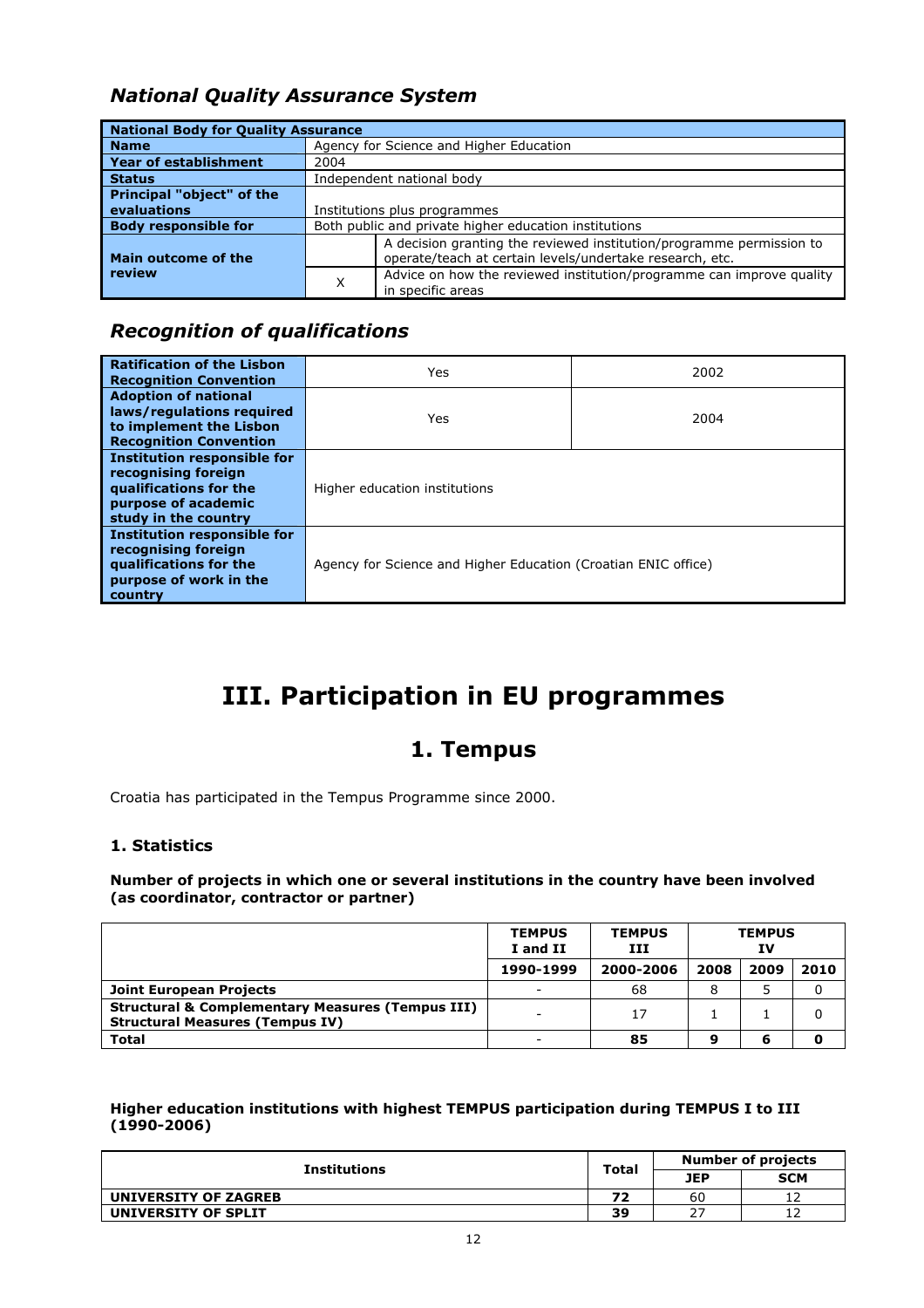| UNIVERSITY OF RIJEKA                         | 37 | 28 |  |
|----------------------------------------------|----|----|--|
| JOSIP JURAJ STROSSMAYER UNIVERSITY OF OSIJEK | 16 | 10 |  |
| UNIVERSITY OF ZADAR                          | 16 |    |  |
| UNIVERSITY OF OSIJEK                         | 14 |    |  |
| UNIVERSITY OF DUBROVNIK                      | 13 |    |  |
|                                              |    |    |  |

#### **2. Impact of the TEMPUS Programme**

The Tempus programme has contributed significantly to the development of existing curricula and the establishment of new ones in Croatia. For example, the first curriculum in the field of underwater science has been established in the region under the project *Underwater Science and Technologies*, and the project *Geographic Information Science and Technology in Croatian Higher Education* has revised the existing curriculum, both according to the Bologna principles and with a view to giving Croatia a stronger position in the European Higher Education Area.

What has to be emphasised in particular is a revision of ECTS credits, as well as the improvement of teaching methodologies and the further development of quality assurance at Croatian higher education institutions. The project *Palliative and Pain Medicine Project* has introduced new courses and strengthened the position of Croatian medical experts in palliative care in the region, and the Faculty of Agronomy at the University of Zagreb has introduced quality assurance standards under the project *Support Network for Improvement of the Strategic Planning* project. Quality assurance has also been a crucial element of numerous other Tempus projects in Croatia.

The involvement of students has also played an important part in the implementation of Tempus in Croatia. Student representatives have been involved in the project and benefitted from the above-mentioned introduction of new curricula, as well as from collaboration with European partner institutions and institution building. Collaboration with foreign partners has been further developed on all levels, with academic, administrative and managerial staff at Croatian higher education institutions benefitting from this, primarily through numerous training courses and mobility, which took place under a vast number of Tempus projects financed in Croatia.

Institution building has also played an important role in the implementation of Tempus in Croatia. For example, career advice centres have been founded at three Croatian universities under the project *Establishment of Career Advice Centres at Croatian Universities* and new research offices have been founded in six Croatian universities under the project *Capacity Building for Research in Croatia*. Furthermore, within the framework of the project *Enhancing Absorption Capacity of EU programs in Croatia*, four educational modules in international project management were developed, an accompanying handbook was published and the Centre for international project management was founded. New research strategies have also been developed under the latter project. The project *Opening University towards Society: Linking Education – Research – Innovation* has had an impact on the definition of structural and legal measures at institutional, national and regional level relating to research, doctoral studies and technology transfer, in order to create new strategic documents.

Finally, it is worth mentioning that there is a stronger link between the academic and business community, which can be seen in various Tempus projects in Croatia. Links with industry have been strengthened under the recently funded project *Virtual Manufacturing Network – Fostering an Integration of Knowledge Triangle*, as well as under projects such as *Electricity Market Simulations and Analysis Curricula for Engineering Education*, *Numerical and Experimental Engineering Dynamics* and *Kollaborative Internatonalisierung des Software Engineerings in Kroatien*. The latest project also involves strong collaborative internationalisation of the higher education system, and it has an impact on the establishment of regional and national networks at academic and business level for technology transfer in the field of programme engineering.

All Croatian universities have been participating in Tempus programmes and there is a generally accepted positive attitude towards its impact on the Croatian higher education system.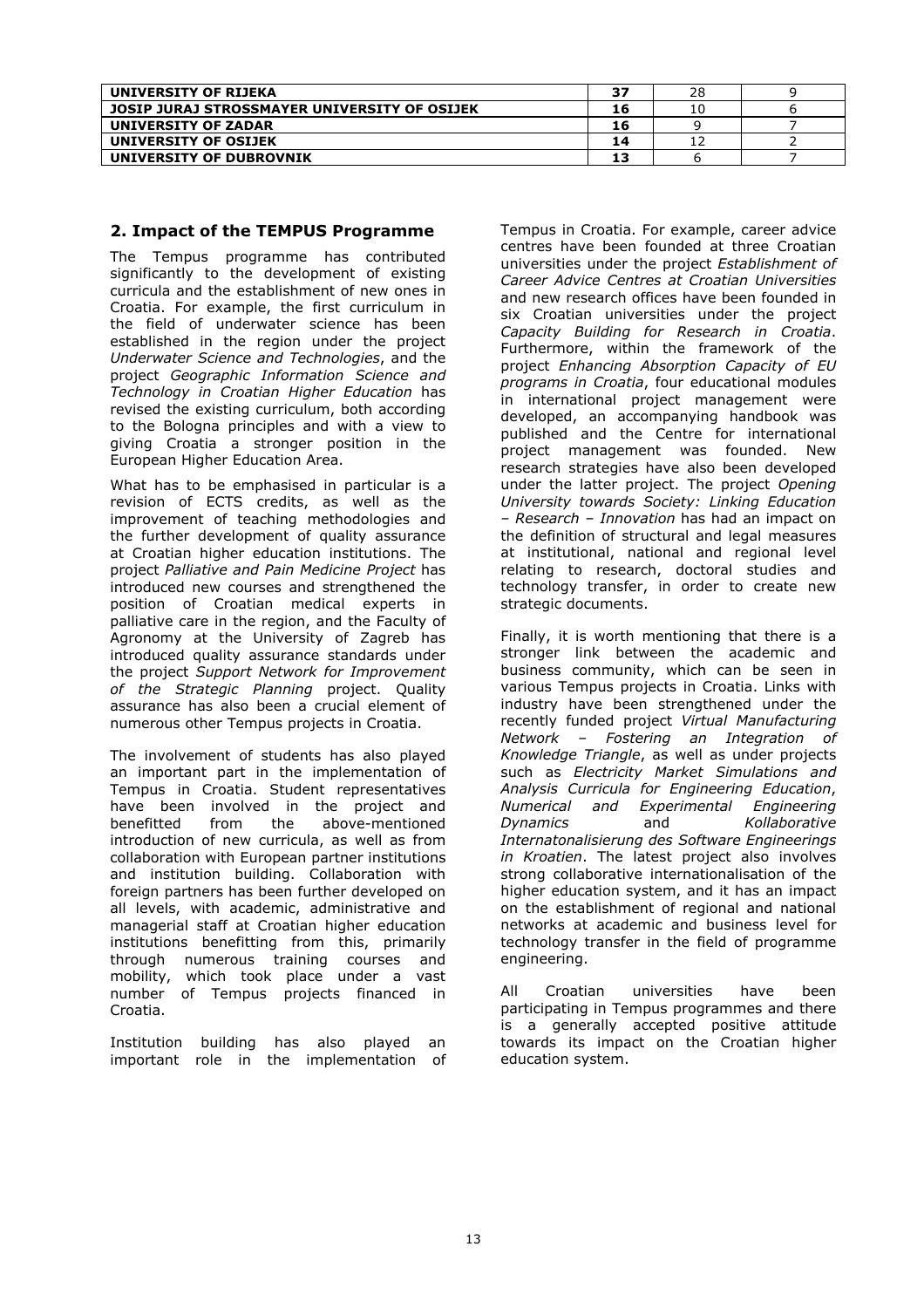### **2. Erasmus Mundus**

### **Number of students/staff participating in the programme**

#### **Erasmus Mundus – Joint degrees (Action 1)**

|          | 2004/2005 | 2005/2006 | 2006/2007 | 2007/2008 | 2008/2009 | 2009/2010 | 2010/2011 |
|----------|-----------|-----------|-----------|-----------|-----------|-----------|-----------|
| Students | -         |           |           |           |           |           | 20        |
| Scholars | -         |           |           |           |           |           | N/A       |

*Nationals of the country participated in the programme for the first time in 2005-2006 (students).* 

#### **Erasmus Mundus– Partnerships (External Cooperation Window, Action 2)**

| <b>Year of Grant Allocation</b> | 2007 | 2008 | 2009 |
|---------------------------------|------|------|------|
| Undergraduate                   |      |      |      |
| Master                          | -    |      | 19   |
| <b>Doctorate</b>                | -    |      |      |
| Post-doctorate                  | -    |      |      |
| <b>Academic staff</b>           | -    | 28   |      |
| <b>Total</b>                    |      | 38   | 45   |

### **Institutions participating in the programme up to and until 2010**

| <b>Institutions</b>                | <b>Action 1</b><br><b>Joint Programmes</b> | <b>Action 2</b> | <b>Action 3</b><br>Partnerships   Attractiveness projects |
|------------------------------------|--------------------------------------------|-----------------|-----------------------------------------------------------|
| JOSIP JURAJ STROSSMAYER UNIVERSITY |                                            |                 |                                                           |
| UNIVERSITY OF ZAGREB               |                                            |                 |                                                           |
| UNIVERSITY OF ZADAR                |                                            |                 |                                                           |

### **IV. Bibliographical references and websites:**

- Scientific Activity and Higher Education Act, Amended in 2004 and 2007, published in the Official Gazette 123/03, 105/04, 174/04 and 46/07,
- Amendments available in Croatian at web-site of the Official Gazette of the Republic of Croatia http://narodne-novine.nn.hr/
- Act on Academic and Professional Titles and Academic Degree (Official Gazette 107/2007): http://narodne-novine.nn.hr/clanci/sluzbeni/2007\_10\_107\_3126.html
- Agency for Science and Higher Education: <http://www.azvo.hr/Default.aspx?art=590&sec=288>
- Press releases of the Croatian Bureau of Statistics[:http://www.dzs.hr/default\\_e.htm](http://www.dzs.hr/default_e.htm)
- Ordinance on the Content of Diplomas and Diploma Supplements, (Official Gazette 9/2005): http://narodne-novine.nn.hr/clanci/sluzbeni/2005\_01\_9\_140.html
- Diploma Supplement by the Ministry of Science, Education and Sports available at web-site of MSES:<http://public.mzos.hr/Default.aspx?art=6214>
- Act on Student Council and other Student Organizations (Official Gazette 71/2007), [http://narodne-novine.nn.hr/clanci/sluzbeni/2007\\_07\\_71\\_2182.html](http://narodne-novine.nn.hr/clanci/sluzbeni/2007_07_71_2182.html)
- Agency for Mobility and Programmes of the European Union :<http://www.mobilnost.hr/>
- Croatian Qualifications Framework, web-site of the Government of the Republic of Croatia: [http://www.vlada.hr/hr/aktualne\\_teme\\_i\\_projekti/aktualne\\_teme/hko\\_hrvatski\\_kvalifikacijski\\_ok](http://www.vlada.hr/hr/aktualne_teme_i_projekti/aktualne_teme/hko_hrvatski_kvalifikacijski_okvir) [vir](http://www.vlada.hr/hr/aktualne_teme_i_projekti/aktualne_teme/hko_hrvatski_kvalifikacijski_okvir)